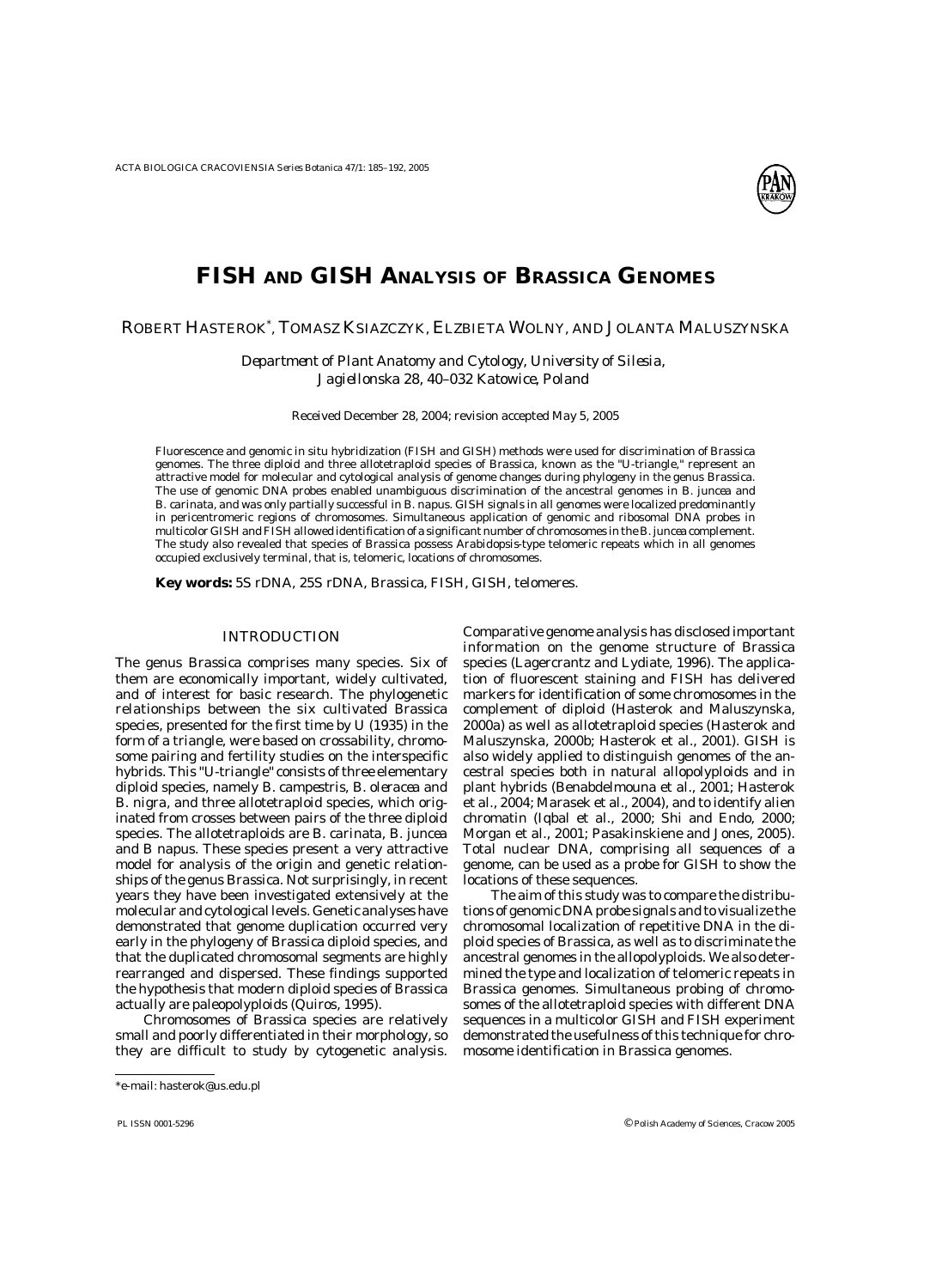# MATERIALS AND METHODS

## PLANT MATERIAL

Seeds of the following diploid and allotetraploid species were obtained from botanical gardens, plant breeding stations and commercial sources: *B. nigra* cv. 1858 (genome BB; 2n = 2x = 16), *B. oleracea* var. *capitata* cv. Kamienna Glowa and var. *botrytis* (genome CC; 2n = 2x = 18), *B. campestris* var. *rapifera* cv. Goldball, var. *trilocularis* cv. K–151 and var. *pekinensis* (genome AA; 2n = 2x = 20), *B. carinata* cv. Yellow Dodolla (genome BBCC; 2n = 4x = 34), *B. juncea* cv. Malopolska and cv. Bpl 4–1 (rapid cycling) (genome AABB; 2n = 4x = 36), as well as *B. napus* var. *napus* cv. Licosmos 00 and Kana (genome AACC;  $2n = 4x = 38$ ). No differences were observed between the varieties we used in respect to the number and chromosomal distribution of 25 rDNA sites, and the appearance of GISH signals.

#### SLIDE PREPARATION FOR CHROMOSOME ANALYSIS

Root tip meristematic cells were used as a source of mitoses. All seeds were germinated on filter paper moistened with tap water at 20–22˚C in the dark until the roots were 1.5–2 cm long. Whole seedlings were then treated with 2 mM 8-hydroxyquinoline for 1–4 h at room temperature, fixed in a 3:1 (v/v) mixture of methanol and glacial acetic acid, and stored at -20˚C until required. Excised roots were washed in 0.01 M citric acid-sodium citrate buffer (pH  $\sim$  4.8) for 20 min and digested enzymatically for 1–1.5 h at 37˚C in a mixture of 1% (w/v) cellulase (Calbiochem), 1% (w/v) Onozuka R–10 cellulase (Serva) and 20% (v/v) pectinase (Sigma). After separation from the non-meristematic parts, root tips were squashed in a drop of 45% acetic acid and the preparations were frozen. Cover slips were removed, and the preparations were postfixed in chilled 3:1 (v/v) ethanol:glacial acetic acid, followed by dehydration in absolute ethanol and air-drying.

#### DNA PROBES

The following probes were used:

- (1) For genomic in situ hybridization, total nuclear DNA from *B. nigra*, *B. oleracea* and *B. campestris* was extracted from young plants using a standard procedure (Murray and Thompson, 1980). In singlecolor GISH experiments, sheared (boiled for 7 min at 100˚C) genomic DNA was labelled by nick translation with tetramethyl-rhodamine-dUTP; for dualcolor GISH, tetramethyl-rhodamine-dUTP and digoxigenin-dUTP were used simultaneously.
- (2) The 25S rDNA probe was generated by nick translation with digoxigenin-dUTP of a 2.3 kb *Cla*I subclone of the 25S rDNA coding region of *Arabidopsis tha-*

*liana* (Unfried and Gruendler, 1990). This probe was used to detect the loci of 18S–5.8S–25S rRNA genes.

- (3) A 5S rDNA-specific probe was amplified and labelled by PCR with tetramethyl-rhodamine-dUTP from the wheat clone pTa794 (Gerlach and Dyer, 1980) using universal M13 forward (5'-CAG GGT TTT CCC AGT CAC GA–3') and reverse (5'-CGG ATA ACA ATT TCA CAC AGG A–3') sequencing primers. The labelling conditions were as follows: 94˚C for 1 min, 43 cycles of 94˚C for 30 sec, 55˚C for 30 sec, 72˚C for 90 sec, and 1 cycle of 72˚C for 5 min.
- (4) The telomeric probe (HT100.3) consisted of arrays of *Arabidopsis*-type telomeric repeats (TTTAGGG)n (Hajdera et al., 2003). A clone containing approximately 30 copies of the repeat was used as the template for subsequent PCR labelling reaction. Primers, the label and conditions of PCR labelling were the same as for the 5S rDNA probe.

## FISH PROCEDURE

The slides were pretreated with RNase (100 µg/ml) in  $2 \times SSC$  at 37°C for 1 h, washed in  $2 \times SSC$  and dehydrated in ethanol. For the cloned probes, the hybridization mixture consisted of 50% deionized formamide, 10% dextran sulphate,  $2 \times SSC$ , 0.5% SDS, salmon sperm blocking DNA (50–100 times the excess of labelled probe), and  $\sim$ 3 ng/ $\mu$ l (100–150 ng/slide) of each probe DNA. To reduce cross-hybridization of the genomic probes, sheared and unlabelled total nuclear DNA of the complementary genome (70 times the excess of the labelled genomic probe) was added as blocking DNA. The hybridization mixture was pre-denatured at 75˚C for 10 min and applied to the chromosome preparations. Slides and DNA probes were then denatured together at 75˚C for 5 min in an in situ thermal cycler (Hybaid) and then allowed to hybridize overnight in a humid chamber at 37˚C. After stringent washes (10–20% formamide in  $0.1 \times SSC$  at  $42^{\circ}C$  for 10 min), immunodetection of digoxigenated probes was carried out with FITC-conjugated anti-digoxigenin antibodies (Roche). Counterstaining and mounting of dehydrated preparations was done using 2.5 g/ml DAPI in Vectashield antifade buffer.

#### IMAGE CAPTURING AND PROCESSING

All images were acquired using either a Hamamatsu C5810 CCD camera attached to an Olympus Provis AX epifluorescence microscope or an Olympus Camedia C-4040Z digital camera attached to a Leica DMRB epifluorescence microscope. Image processing and superimposition were done using Micrografx (Corel) Picture Publisher software.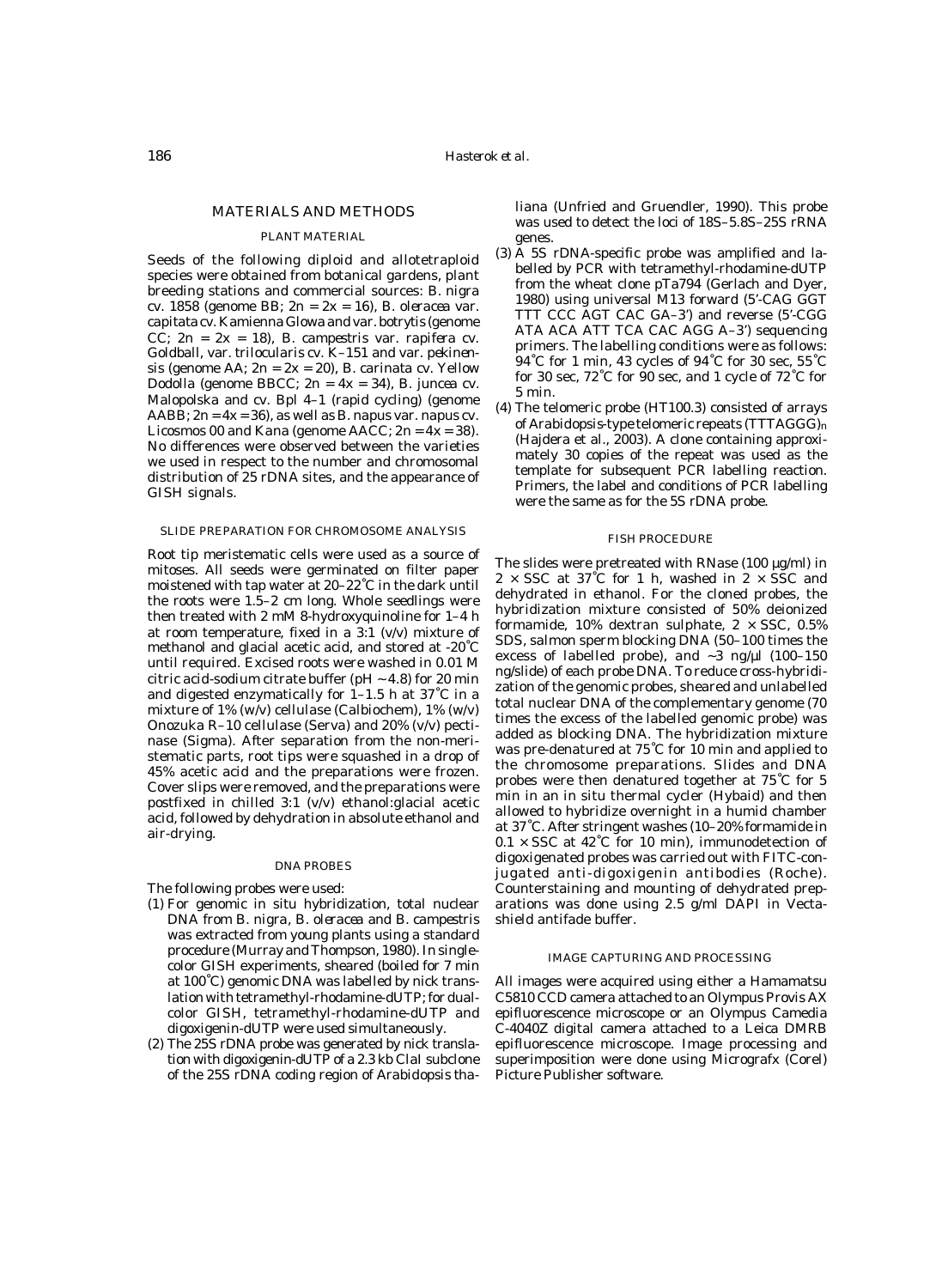# RESULTS

#### DIPLOID SPECIES OF *BRASSICA*

Total nuclear DNA of *B. nigra* (B genome) hybridizes with pericentromeric regions of all chromosomes of this species (Fig. 1a, pale red fluorescence). Additionally, six chromosomes in the complement usually display a characteristic, intensively red fluorescence in the distal parts of their short arms (Fig. 1a, arrows). The use of the 25S rDNA probe (Fig. 1b, green fluorescence) suggests that these are probably the nucleolar organizer regions (NOR) of the three pairs of chromosomes in the B genome that contain clusters of 18S–5.8S–25S ribosomal RNA genes. Intensively red signals of the total genomic DNA probe can also be tracked down in *B. nigra* interphase nuclei (Fig. 1c, arrows). As would be expected, such signals reveal some topographical connections with the nucleolus/nucleoli in most cases.

Figure 1d shows the results of a similar experiment with the total nuclear DNA of the C genome hybridizing to pericentromeric regions (red fluorescence) of all chromosomes in the somatic complement of *B. oleracea*. Likewise in *B. nigra*, the genomic probe gives strong signals in the regions of *B. oleracea* chromosomes that probably carry rRNA gene sites (for comparison see: Fig. 1e, green fluorescence), although in this species the phenomenon is not so prominent in interphase nuclei (only two out of four sites unambiguously defined; Fig. 1f).

In the metaphase chromosomes of the third diploid species, *B. campestris* (Fig. 1g, red fluorescence), the hybridization pattern of the probe based on the total nuclear DNA of the A genome more resembles the pattern observed in *B. oleracea* than in *B. nigra*. Apart from rather distinct signals in the pericentromeric regions of most chromosomes in the complement, two intensively red signals of hybridization (arrows) most likely mark the satellites of the only pair of NOR-chromosomes in *B. campetris*. FISH with the 25S rDNA probe suggests that the two very intensive signals revealed by GISH indeed correspond to the only nonintercalary loci of genes encoding for 18S–5.8S–25S rRNA in the *B. campestris* chromosome complement (Fig. 1h, green fluorescence, arrows). The remaining eight sites of rDNA are distributed at pericentromeric locations of chromosomes, which may explain why they cannot be clearly discriminated from the heterochromatin by GISH signals in mitotic chromosomes (Fig. 1g) and interphase nuclei (Fig. 1i).

#### ALLOTETRAPLOID SPECIES OF *BRASSICA*

*Brassica carinata* metaphase chromosomes were subjected to genomic in situ hybridization with total nuclear DNA of the B genome (Fig. 1j) and C genome (Fig. 1k). Regardless which DNA is used as the probe for GISH, in *B. carinata* it allows fairly unambiguous discrimination of 16 chromosomes belonging to one putative ancestral species and 18 of the other parental species, although cross-hybridization of genomic probes in the regions occupied by the ribosomal genes may be disadvantageous for efficient genome discrimination. In *B. napus*, a similar situation is observed after GISH with the A genome DNA as the probe (Fig. 2a). In contrast, when the chromosomes of *B. napus* were probed with total nuclear DNA of the C genome, a significant level of probe cross-hybridization thwarted attempts at effective and reliable genome discrimination (Fig. 2b).

In *B. juncea*, as in *B. carinata*, the efficiency of genome discrimination was similar, regardless of which ancestral species total nuclear DNA was used as a probe. Because the signals differ in size, in single-target GISH we found the nuclear DNA of the A genome (Fig. 2c) slightly less effective for this purpose than B genome DNA (Fig. 2d). However, when the two total nuclear DNAs were simultaneously applied in dualcolor GISH (Fig. 2e), discrimination of all 16 chromosomes of the *B. nigra* complement (red fluorescence) from the 20 chromosomes originating from the *B. campestris* complement (green fluorescence) was less ambiguous than in single-color GISH. Figure 2f shows a further step towards multicolor and multiprobe in situ hybridization experiments in brassicas. Three different probes were simultaneously applied in a combined GISH and FISH experiment on *B. juncea*. Genomic DNA of *B. nigra* (pale pink fluorescence) allowed discrimination of chromosomes belonging to the B genome from those of the A genome, while 5S (red fluorescence) and 25S (green fluorescence) ribosomal DNA probes provided landmarks for 20 out of the 36 chromosomes in the complement.

Another kind of repetitive sequence probed with the chromosomes of *Brassica* was *Arabidopsis*-type telomeric repeats (TRS). We determined their presence in all six "U-triangle" species of *Brassica*. The signals of hybridization were small, which may suggest a low copy number of TRS in *Brassica*, found exclusively at terminal locations of most arms of almost all chromosomes in the different complements. Figure 2g shows an example of the distribution of these repeats in metaphase chromosomes of *B. juncea* (red fluorescence).

#### DISCUSSION

## EVOLUTIONARY AND TECHNICAL ASPECTS OF PROBING *BRASSICA* CHROMOSOMES WITH GENOMIC DNA

A noticeable feature of GISH in *Brassica* species is the peculiar way total nuclear DNA probes hybridize to metaphase or prometaphase chromosomes, with the signals limited almost exclusively to pericentromeric regions. This is strongly connected with the small size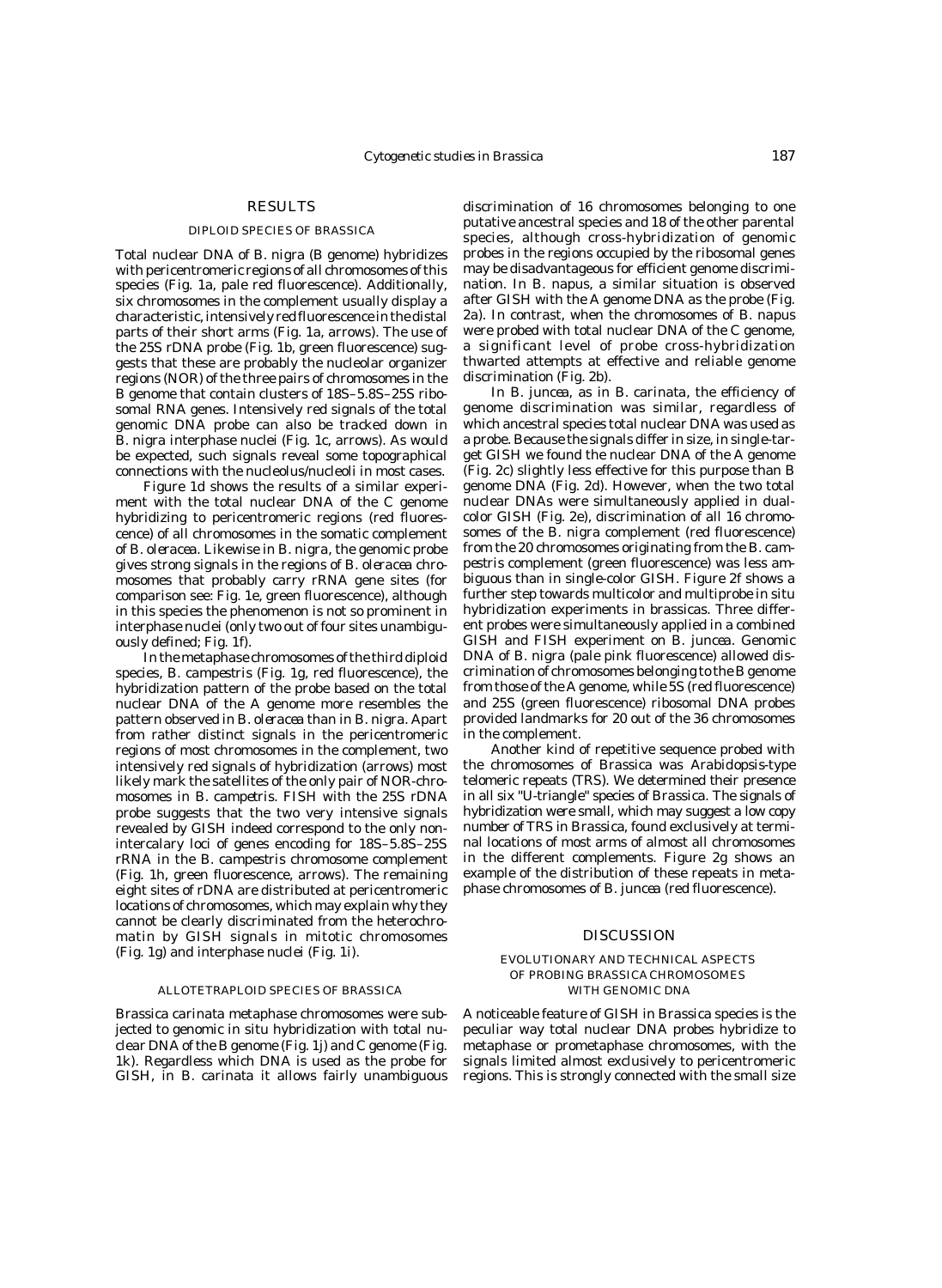

**Fig. 1.** (**a,c,d,f,g,i–k**) Single-target genomic in situ hybridization to somatic metaphase chromosomes (**a,d,g,j,k**) and interphase nuclei (**c,f,i**) in various species of *Brassica* (red fluorescence). **(a,c)** Genomic DNA of the B genome hybridizing to *B. nigra*, (**d,f**) Genomic DNA of the C genome probed to *B. oleracea*, (**g,i**) *B. campestris* material subjected to GISH with A genome total nuclear DNA, (**j,k**) *B. carinata* chromosomes subjected to GISH with genomic DNA of the B genome (**j**) and C genome (k). Arrows indicate putative localization of ribosomal DNA sites. (b,e,h) Single-target FISH of 25S rDNA probe (green fluorescence) to chromosomes of *B. nigra* (**b**), *B. oleracea* (**e**) and *B. campestris* (**h**). Bar = 5 µm.

of *Brassica* genomes, which contain relatively little of the moderately and repetitive DNA families, the fractions that are major if not predominant components of any total genomic DNA probe (Harrison and Heslop-Harrison, 1995; Schwarzacher and Heslop-Harrison, 2000; Shibata and Hizume, 2002). Such delimited hybridization of genomic probes has been observed not only in brassicas but also in other plant species with comparably small genomes, for example in rice (Li et al., 2001) and in another grass species, *Brachypodium distachyon* (Hasterok et al., 2004). The characteristic lack of chromosome painting along entire chromosome arms, which is so typical for GISH performed on species with larger genomes, narrows the possible application of this technique in analysis of *Brassica* chromosomes. For example, it is impracticable to use genomic probes

to study tiny introgressions from one genome into another in allotetraploid brassicas, although in similar studies carried out in cereals and forage grasses, for example, GISH can be considered the method of choice (Iqbal et al., 2000; Morgan et al., 2001). Interestingly, in some plant species, for example in the genera *Lycopersicon*, *Solanum* (Gavrilenko et al., 2001) and *Musa* (D'Hont et al., 2000), despite their relatively small genome size, total nuclear DNA-based probes hybridize to entire chromosome arms. An explanation for this may be that in these species, unlike in brassicas, repetitive DNA families are distributed more evenly along the chromosomes.

A detailed comparison of different *Brassica* genomes revealed that the hybridization pattern of the B genome nuclear DNA differs from that of the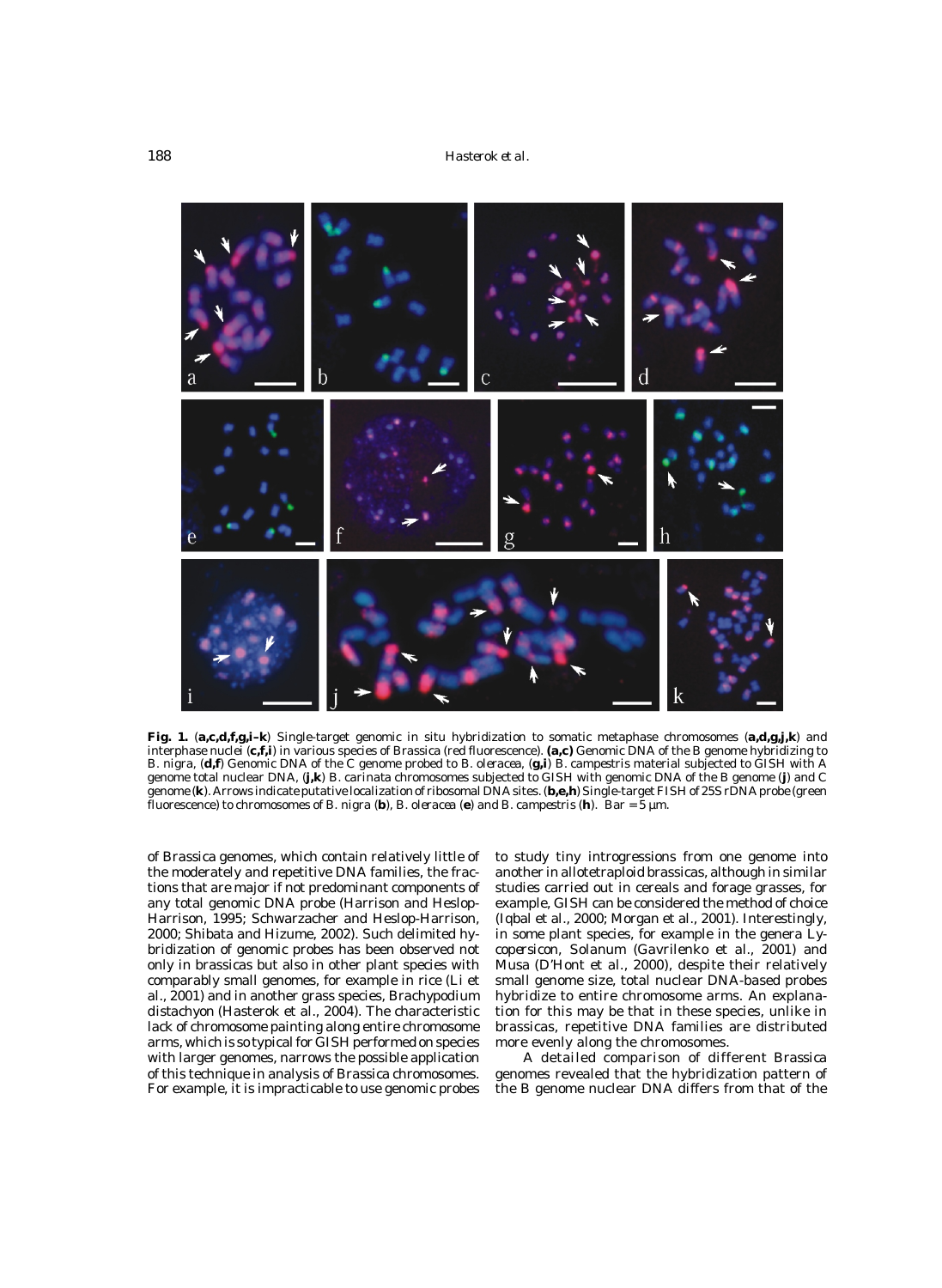

**Fig. 2.** (**a,b**) Genomic DNA of the A genome (**a**) and C genome (**b**) hybridizing to *B. napus* chromosomes, (**c,d**) *B. juncea* chromosomes probed with labelled nuclear DNA of the A genome (**c**) and B genome (**d**). Arrows indicate putative localization of ribosomal DNA sites. (**e**) Chromosomes of *B. juncea* probed simultaneously with nuclear DNA of the A genome (green fluorescence) and B genome (red fluorescence), (**f**) Combined multicolor GISH and FISH with B genome nuclear DNA (pale red fluorescence), 25S rDNA (green fluorescence) and 5S rDNA (red fluorescence) hybridizing to *B. juncea* chromosomes, (**g**) FISH of the *Arabidopsis*-type (TTTAGGG)n telomeric repeat sequence to *B. juncea* chromosomes. Bar = 5 µm.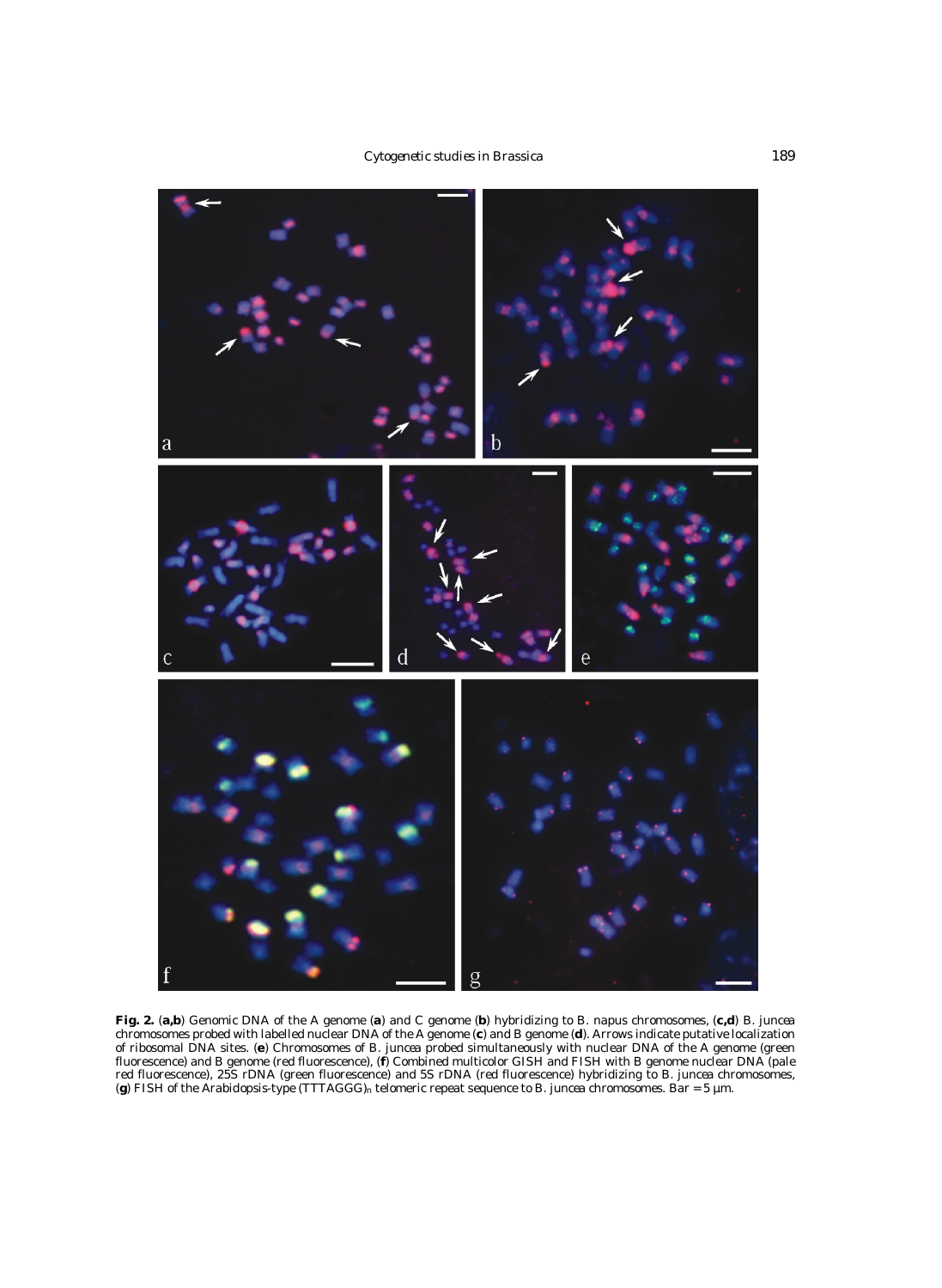A and C genomes. In the chromosomes of the B genome of *B. nigra* (Fig. 1a) and the two allotetraploids (Fig. 1j, 2d,e, red fluorescence), although the GISH signals are localized predominantly in the pericentromeric regions, clear extensions of the signals towards the intercalary parts of the arms can be seen. In contrast, in the A and C genomes (Fig. 1d,g,k, 2a–c,e, green fluorescence), the signals are restricted almost exclusively to the pericentromeric regions; this may suggest some differences in the distribution of repetitive DNA between the B genome and the A/C genomes. The results of most other cytogenetic (Harrison and Heslop-Harrison, 1995) and molecular (Song et al., 1988; Warwick and Black, 1993) studies clearly suggest that these differences are not only quantitative but also qualitative. This supports the hypothesis that the B genome was the first to diverge from the common ancestral *Brassica* genome (Quiros, 1995).

The above-mentioned phylogenetic relationships may to some extent be reflected in the technical difficulties faced when applying GISH to these species. In spite of some evolutionary divergence, the general profile of repetitive DNA is similar enough to allow the sequences to cross-hybridize. Both in our study and in some previous reports (Snowdon et al., 1997), cross-hybridization was most prevalent in *B. napus*, the species that contains the two genomes most closely related evolutionarily (A and C). In order to diminish cross-reactions, strict control of hybridization conditions, such as stringency and the application of specific blocking DNA, is required, making GISH experiments technically demanding in *Brassica* allopolyploids in general and in *B. napus* in particular. The reverse is observed in, for example, allotetraploid species of *Brachypodium* (Hasterok et al., 2004) and also some other monocotyledonous allopolyploids and interspecific hybrids, where such strict control of GISH conditions is not needed.

Another interesting aspect of genomic in situ hybridization in brassicas is the prevalence of cross-hybridization of total nuclear DNA to the ribosomal DNA loci. This phenomenon is clearly explainable by the high level of evolutionary conservation of these genes. Of course, this effect is much more evident in these species, where the genomic probes do not tend to paint whole chromosome arms evenly. In analysis of *Brassica* allotetraploid species, such cross-hybridization may be unwanted sometimes, especially if it concerns the pericentromeric rDNA loci in the A genome, because it may seriously hamper proper discrimination of the genomic origin of chromosomes. Technically, however, this effect may be difficult to eliminate because of the very high level of ribosomal DNA sequence homology. The use of sheared, unlabelled ribosomal DNA sequences as a block may at least partially solve this problem.

#### DISTRIBUTION OF TELOMERIC ARRAYS

The *Arabidopsis*-type telomeric repeat sequence  $(TTTAGGG)$ <sub>n</sub> motif is known to be present in many though not all species, both dicots and monocots, for example in *Secale cereale* (Schwarzacher and Heslop-Harrison, 1991), *Crepis capillaris* (Maluszynska et al., 2003) and *Lupinus* species (Hajdera et al., 2003). While in most species the telomeric repeat sequence (TRS) is distributed at the usual chromosomal locations, that is, their termini, in some species such as *Vicia faba* (Schubert, 1992) and *Arabidopsis thaliana* (Richards et al., 1992) the TRS has also been observed in intercalary chromosomal locations.

In all "U-triangle" species of *Brassica*, weak signals of TRS were present exclusively at the termini of the vast majority of chromosomes. The apparent lack of signals at the ends of some arms may indicate that the copy number at such sites was so low that the signals were below the detection level. No intercalary signals were detected, seriously limiting the use of this sequence as a marker for tracing translocations and identifying chromosomes. The latter application may be feasible to some extent, considering that not all chromosomes have detectable TRS signals. Also, as in *S. cereale* (Schwarzacher and Heslop-Harrison, 1991), the size of telomeric signals on different chromosomes seems to vary, perhaps the result of differences in the number of repeats at the telomere of each arm. However, the observed differences are too inconsistent to be safely used as reliable landmarks for chromosome identification.

#### TOWARDS MULTICOLOR FISH EXPERIMENTS

As stated above, the chromosomes in *Brassica* genomes are small, numerous, and both inter- and intragenomically uniform in their morphology. This makes their identification and determination of genome origin difficult, especially in the allotetraploids. There are two ways to overcome these difficulties. One is to utilize more effectively the already existing chromosome landmarks provided by genomic and ribosomal DNA probes, by combining them in multicolor FISH. Because the two classes of ribosomal genes are present in *Brassica* genomes at numerous loci and at very different chromosomal locations, even a relatively simple dual color combination of 5S rDNA and 25S rDNA probes yields many more landmarks for chromosome identification than in separate single target experiments (Hasterok and Maluszynska, 2000c; Hasterok et al., 2001). The same applies to GISH, where simultaneous use of two differentially labelled genomic probes significantly improves the quality and ease of genome origin determination (Fig. 2e). A combination of genomic and ribosomal probes in one experiment (Fig. 2f) is even more effective, extending the above by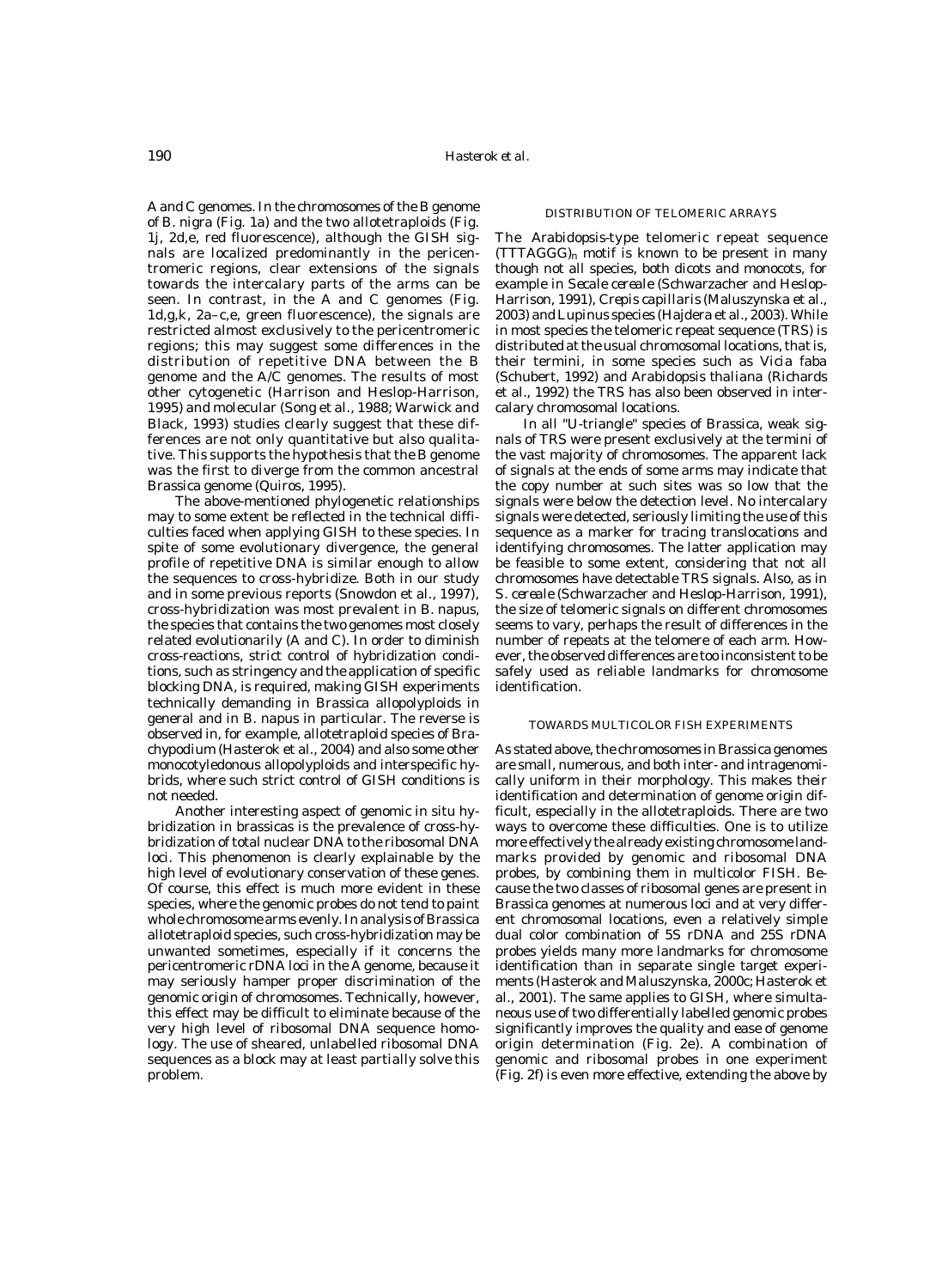the possibility of further classification of the chromosomes with different rDNA types. In the case of some chromosomes, this may even allow unambiguous identification of specific pairs. There are several reasons why combined GISH and FISH experiments work most effectively in *B. juncea* (Maluszynska and Hasterok, 2005), but currently we are trying to apply them to the two other allotetraploids, particularly *B. napus*.

The second way to improve *Brassica* chromosome identification is to introduce new, preferably fully chromosome-specific markers. The landmarks that can prove useful for this task are the libraries of clones based on bacterial artificial chromosomes (BACs). BAC-FISH was recently used for fully discriminative chromosome painting in *A. thaliana* (Lysak et al., 2003; Pecinka et al., 2004). Also, Howell et al. (2002) utilized BAC clones for identification of individual chromosomes and integration of cytogenetic and genetic linkage maps of *B. oleracea*, while Schelfhout et al. (2004) demonstrated the utility of a PCR-based marker for reliable discrimination of all B-genome originated chromosomes in *B. juncea*.

## ACKNOWLEDGEMENTS

We are indebted to Professor Waheeb K. Heneen (Swedish University of Agricultural Sciences, Alnarp, Sweden) for valuable comments on the manuscript. The study was supported by the Polish State Committee for Scientific Research (grant no. PO4C 013 22) and by an International Atomic Energy Agency grant.

#### REFERENCES

- BENABDELMOUNA A, SHI Y, ABIRACHED-DARMENCY M, and DAR-MENCY H. 2001. Genomic in situ hybridization (GISH) discriminates between the A and the B genomes in diploid and tetraploid *Setaria* species. *Genome* 44: 685–690.
- D'HONT A, PAGET-GOY A, ESCOUTE J, and CARREEL F. 2000. The interspecific genome structure of cultivated banana, *Musa* spp. revealed by genomic DNA in situ hybridization. *Theoretical and Applied Genetics* 100: 177–183.
- GAVRILENKO T, THIEME R, and ROKKA VM. 2001. Cytogenetic analysis of *Lycopersicon esculentum* (+) *Solanum etuberosum* somatic hybrids and their androgenetic regenerants. *Theoretical and Applied Genetics* 103: 231–239.
- GERLACH WL, and DYER TA. 1980. Sequence organization of the repeating units in the nucleus of wheat which contain 5S rRNA genes. *Nucleic Acids Research* 8: 4851–4865.
- HAJDERA I, SIWINSKA D, HASTEROK R, and MALUSZYNSKA J. 2003. Molecular cytogenetic analysis of genome structure in *Lupinus angustifolius* and *Lupinus cosentinii*. *Theoretical and Applied Genetics* 107: 988–996.
- HARRISON GE, and HESLOP-HARRISON JS. 1995. Centromeric repetitive DNA sequences in the genus *Brassica*. *Theoretical and Applied Genetics* 90: 157–165.
- HASTEROK R, and MALUSZYNSKA J. 2000a. Cytogenetic analysis of diploid *Brassica* species. *Acta Biologica Cracoviensia Series Botanica* 42: 145–163.
- HASTEROK R, and MALUSZYNSKA J. 2000b. Cytogenetic markers of *Brassica napus* chromosomes. *Journal of Applied Genetics* 41: 1–9.
- HASTEROK R, and MALUSZYNSKA J. 2000c. Nucleolar dominance does not occur in root tip cells of allotetraploid *Brassica* species. *Genome* 43: 574–579.
- HASTEROK R, JENKINS G, and DRAPER J. 2004. Laying the cytotaxonomic foundations of a new model grass, *Brachypodium distachyon* (L.) Beauv. *Chromosome Research* 12: 397–403.
- HASTEROK R, JENKINS G, LANGDON T, JONES RN, and MALUSZYNSKA J. 2001. Ribosomal DNA is an effective marker of *Brassica* chromosomes. *Theoretical and Applied Genetics* 103: 486–490.
- HOWELL EC, BARKER GC, JONES GH, KEARSEY MJ, KING GJ, KOP EP, RYDER CD, TEAKLE GR, VICENTE JG, and ARM-STRONG SJ. 2002. Integration of the cytogenetic and genetic linkage maps of *Brassica oleracea*. *Genetics* 161: 1225–1234.
- IQBAL N, READER SM, CALIGARI PDS, and MILLER TE. 2000. Characterization of *Aegilops uniaristata* chromosomes by comparative DNA marker analysis and repetitive DNA sequence in situ hybridization. *Theoretical and Applied Genetics* 101: 1173–1179.
- LAGERCRANTZ U, and LYDIATE DJ. 1996. Comparative genome mapping in *Brassica*. *Genetics* 144: 1903–1910.
- LI CB, ZHANG DM, GE S, LU BR, and HONG DY. 2001. Identification of genome constitution of *Oryza malampuzhaensis*, *O. minuta*, and *O. punctata* by multicolour genomic in situ hybridization. *Theoretical and Applied Genetics* 103: 204– 211.
- LYSAK MA, PECINKA A, and SCHUBERT I. 2003. Recent progress in chromosome painting of *Arabidopsis* and related species. *Chromosome Research* 11: 195–204.
- MALUSZYNSKA J, and HASTEROK R. 2005. Identification of individual chromosomes and parental genomes in *Brassica juncea* using GISH and FISH. *Cytogenetic and Genome Research* 109: 310–314.
- MALUSZYNSKA J, JUCHIMIUK J, and WOLNY E. 2003. Chromosomal aberrations in *Crepis capillaris* cells detected by FISH. *Folia Histochemica et Cytobiologica* 41: 101–104.
- MARASEK A, HASTEROK R, WIEJACHA K, and ORLIKOWSKA T. 2004. Determination by GISH and FISH of hybrid status in *Lilium*. *Hereditas* 140: 1–7.
- MORGAN WG, KING IP, KOCH S, HARPER JA, and THOMAS HM. 2001. Introgression of chromosomes of *Festuca arundinacea* var. *glaucescens* into *Lolium multiflorum* revealed by genomic in situ hybridisation (GISH). *Theoretical and Applied Genetics* 103: 696–701.
- MURRAY MG, and THOMPSON WF. 1980. Rapid isolation of high molecular weight plant DNA. *Nucleic Acids Research* 8: 4321–4325.
- PASAKINSKIENE I, and JONES N. 2005. A decade of "chromosome painting" in *Lolium* and *Festuca*. *Cytogenetic and Genome Research* 109: 393–399.
- PECINKA A, SCHUBERT V, MEISTER A, KRETH G, KLATTE M, LYSAK MA, FUCHS J, and SCHUBERT I. 2004. Chromosome territory arrangement and homologous pairing in nuclei of *Arabidopsis thaliana* are predominantly random except for NOR-bearing chromosomes. *Chromosoma* 113: 258–269.